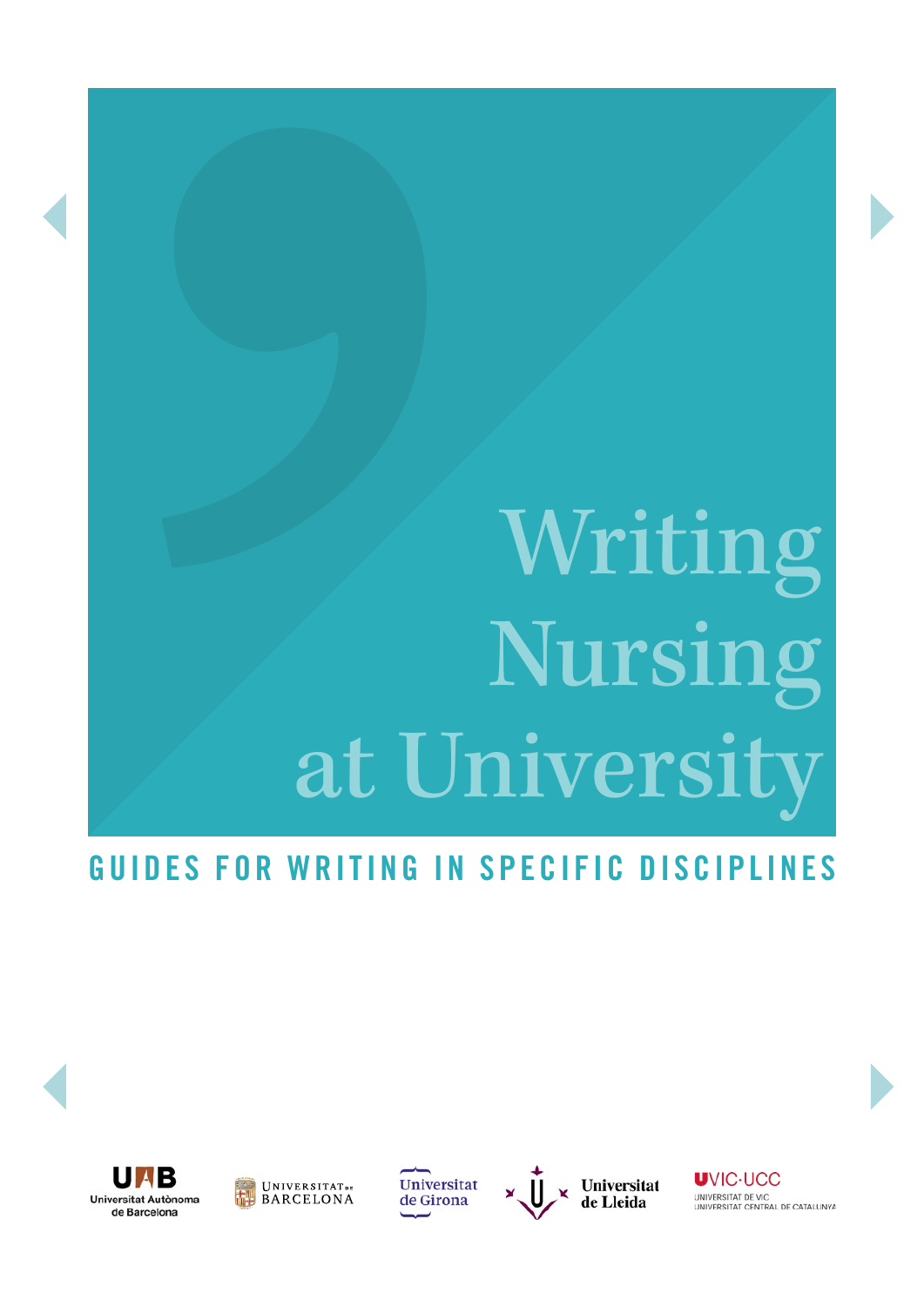## **1** What is Nursing?

TERMCAT, the Catalan language terminology centre, defines nursing as the provision of personalised health care to an individual.

The International Council of Nurses defines the term more generically, underlining that of special concern to nurses are responses to actual or potential health problems faced by individuals, families, and groups. These responses range from reactions to health and recovery after an individual episode of illness, to the development of policies to promote the long-term health of a community.

The unique nursing perspective of caring for and understanding the needs of patients makes the practice of nursing a complex, dynamic, and changing discipline, and therefore highlights the relevance of nursing care in achieving better outcomes for the patient and for the health system.

#### **2** General characteristics of writing in Nursing

The creation of nursing languages and vocabularies arose in the second half of the twentieth century, in association with the theoretical development of nursing. These semantic tools structure and represent nursing knowledge. In healthcare practice, they are used to record the delivery of patient care and outcomes in the electronic (or paper) medical record of the patient. The objectives of writing in nursing include:

- Facilitating effective communication between professionals.
- Helping to obtain accurate and reliable data that guarantee the quality and continuity of care.
- Improving the clinical safety of patients.
- Facilitating the decision-making process for nurses.
- Contributing to the evaluation and continuous improvement in the delivery of patient care and health outcomes, thus producing reliable and clear data.

The American Nurses Association currently recognises twelve terminologies supporting nursing practice, and understands *terminology* as a structured organisation of concepts represented by their relationships, mappings, descriptions, and translations, which form the basis of knowledge in a discipline. These include the International Classification for Nursing Practice (ICNP), SNOMED Clinical Terms (SNOMED\_CT), Logical Observation Identifiers Names and Codes (LOINC), Perioperative Nursing Data Set (PNDS), and Alternative Billing Concepts Codes (ABC Codes), among others. Mention should also be made of most frequently used nursing language using controlled vocabularies, such as the International Classification of Diseases and Health Problems (ICD-10), ATIC interface vocabulary (Architecture, Terminology, Information-Interface-Nurse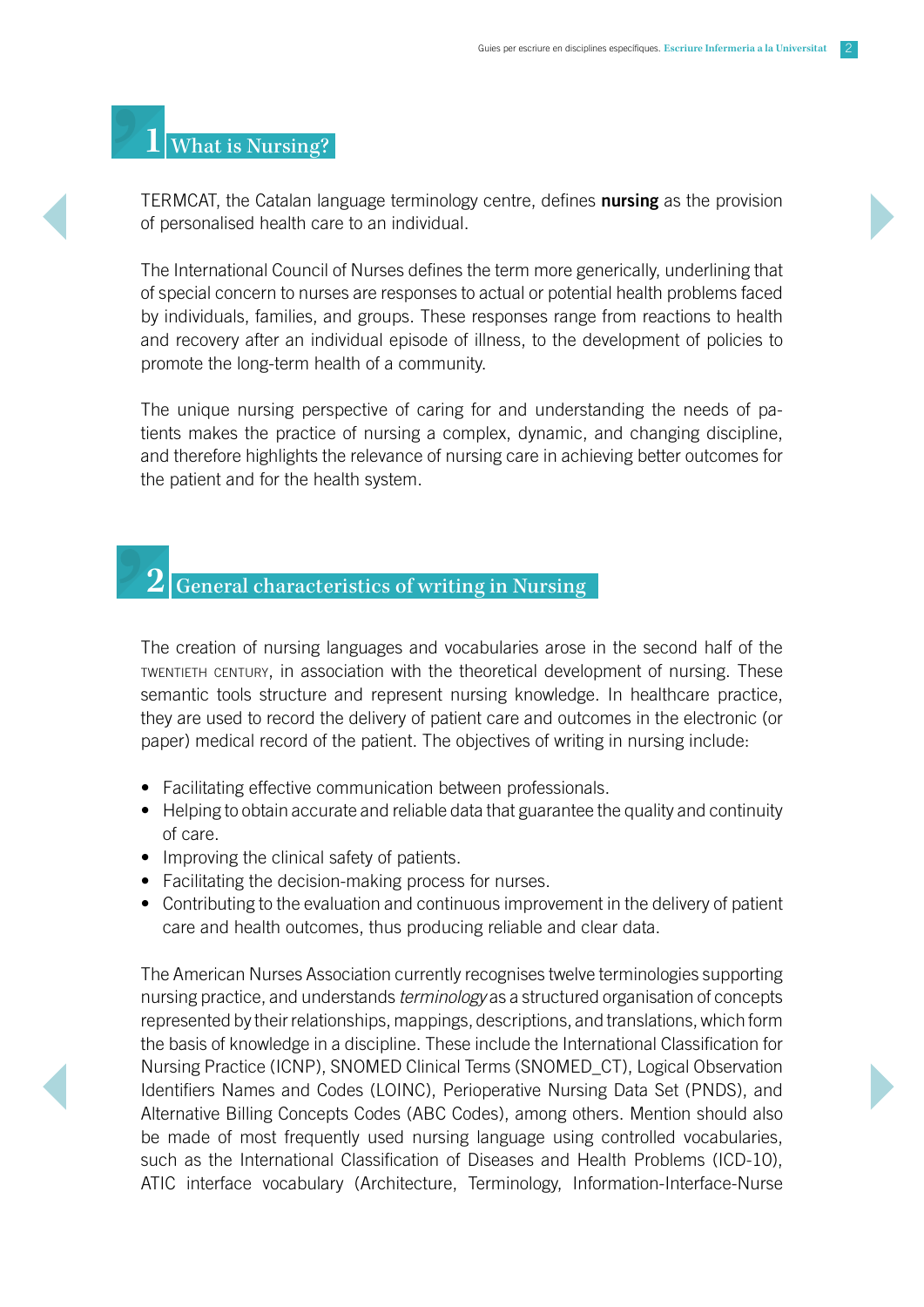## The unique nursing perspective of caring for and understanding the needs of patients makes the practice of nursing a complex, dynamic, and changing discipline.

and Knowledge), and the NANDA (North American Nursing Diagnosis Association), NIC (Nursing Interventions Classification) or NOC (Nursing Outcomes Classification) classifications.

The use of controlled languages in nursing allows professionals to clearly and precisely record complex health situations in a patient's medical record. Medical records must contain structured, orderly and coherent information related to: the assessment of the state of health, the nursing diagnosis based on signs and symptoms, planned procedures and expected outcomes, and assessment of procedures and outcomes of the care provided. All of these stages form the basis of the clinical evaluation or care process that the nurse develops, whether they work in a hospital, a primary care centre, a social health centre or other type of setting.

Articles are widely used in scientific writing and include the following sections: title, authorship and keywords, summary, introduction, objectives, methodology, results, discussion and conclusions. International guidelines are followed, including SQUIRE (Standards for Quality Improvement Reporting Excellence), CONSORT (Consolidated Standards of Reporting Trials) and SRQR (Standards for Reporting Qualitative Research).

However, nurses use a more simple, non-technical style of writing when providing health education and promoting activities related to health to individuals, groups and communities of various age groups.

Writing in nursing is also characterised by the constant presence of the nurse's core professional values in relation to patients, families and other significant individuals, groups, communities and society in general. These values also guide the relationship with students, colleagues and other professionals, as well as the nurse's own commitment. The advancement of the nursing profession is essentially linked to the development of the following values: nursing responsibility, self-autonomy, privacy and confidentiality, social justice and professional commitment. Therefore, nurses:

• Use all resources to establish a relationship of trust with the patient, using appropriate verbal and non-verbal language, in order to establish effective communication that allows them to respond to the patient's needs as an individual.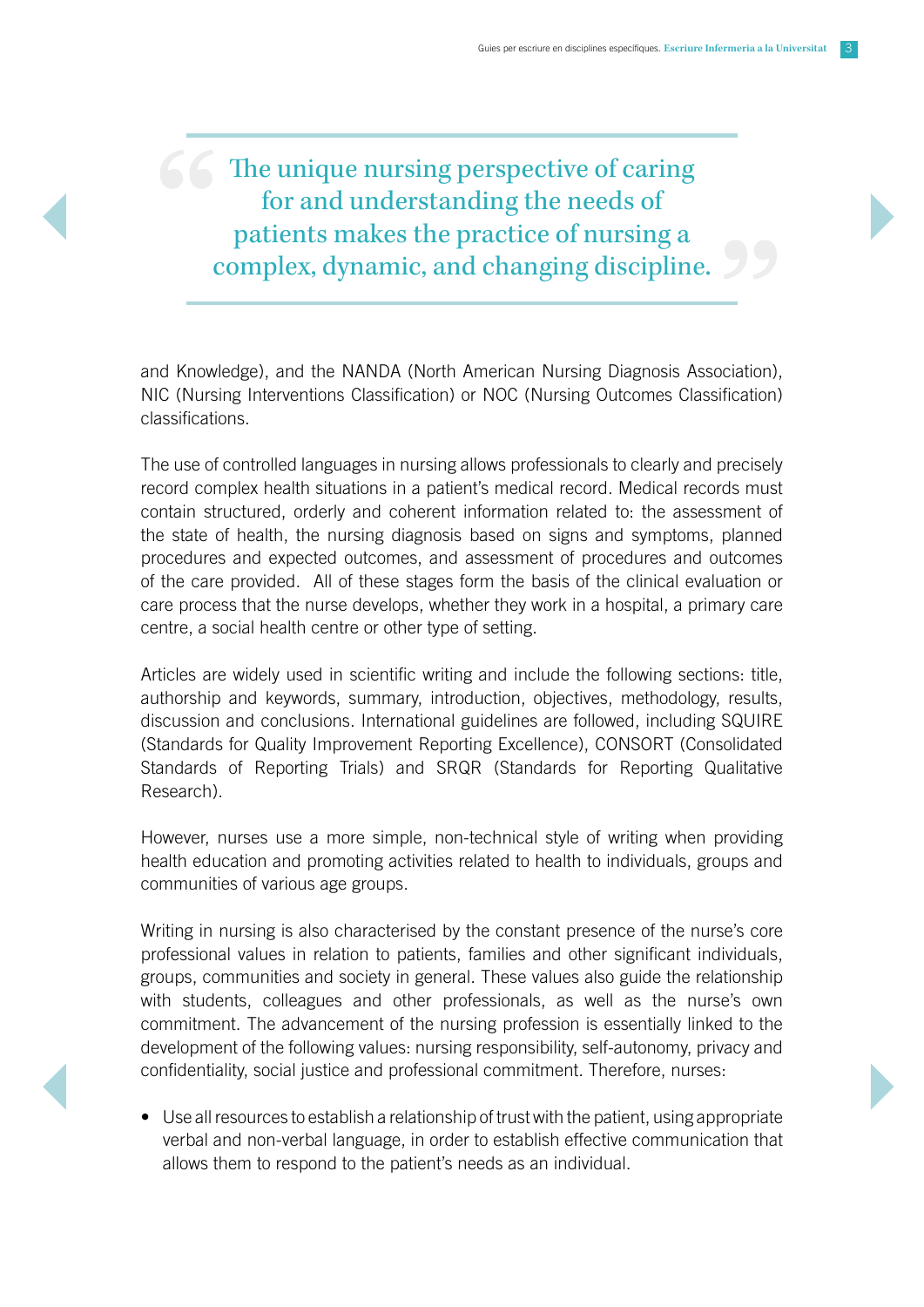- They leave a written and signed record of their observations, opinions, procedures and outcomes of the healthcare process in order to evaluate their care, help ensure the safety of the patient and the continuity of care, and facilitate teamwork.
- They avoid making value judgements about the thoughts, emotions, beliefs, and values of the patient that may influence the treatment they provide.
- They do not make false, fraudulent or misleading statements, nor do they misuse the media or social media.
- They pledge to honestly communicate the procedures, results, implications, limitations and conclusions of research studies and new professional knowledge.

## **3** Common written texts in Nursing

The nursing process is a methodology for identifying and solving (or preventing) problems which involves:

- Activating analysis and decision-making procedures based on an assessment of the patient's condition (data and information collection to identify problems and state of health).
- Establishing the nursing diagnosis (a short report containing the nurse's diagnosis of actual or potential health problems, based on clinical evaluation which requires patient care).
- Care planning (establishment of the care plan, stages of development, means and precautions to be taken into account).
- Delivery of care (start of nursing procedures outlined in the care plan).
- Assessment (the degree of effectiveness of the objectives established in the care plan).

As defined by Juvé-Udina, standardised care plans are tools for structuring nursing knowledge for care planning at the community or group level, based on the available scientific evidence. An individualised care plan involves assessing the patient and adapting the standardised care plan to the patient's state of health and lifestyle. Its

> Writing in nursing is also characterised by the constant presence of the nurse's core professional values in relation to patients, families and other significant individuals, groups, communities and society in general.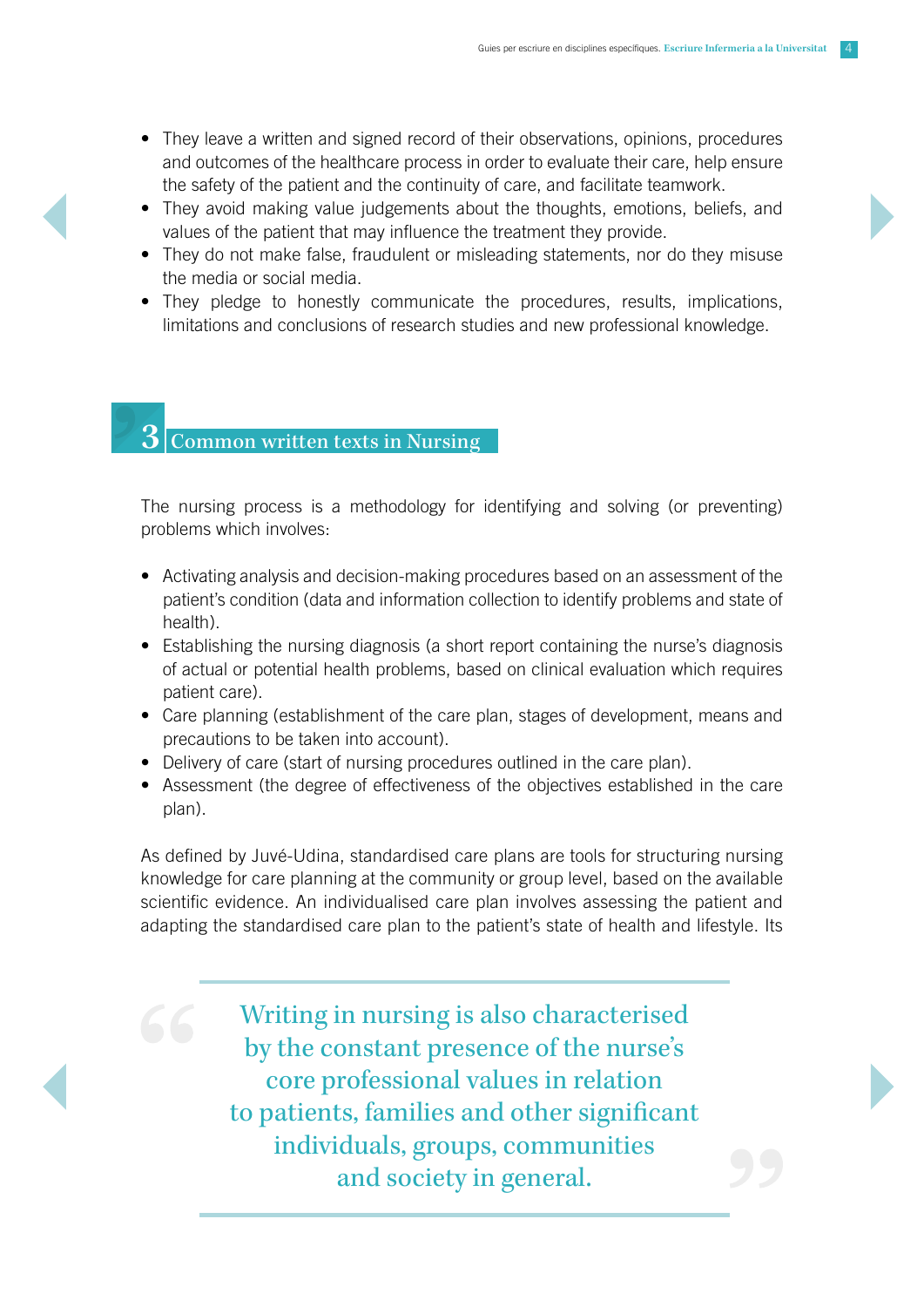purpose is reinforced by the legal framework established by Law 41/2002, which regulates patient autonomy and the rights and obligations in the field of clinical documentation, which establishes that the medical record must include care planning, among other documents. Care plans contain nursing diagnoses, which are clinical evaluations made by nurses after analysing data obtained during assessment, as well as procedures. A nursing procedure is the delivery of nursing care to achieve the prevention, resolution, or alleviation of a diagnosis. The care plan is a dynamic tool which sets out the reason for the procedure (diagnosis/results), as well as the planning and programming of the procedure, and the professional or caregiver who should carry out the procedure. Incorporating standardised care plans into nursing documentation speeds up the registration process. They also act as a routine care guide for new nurses. The individualised care plan includes nursing diagnoses and additional procedures not included in the standardised care plan.

Nurses routinely summarise discharge information in continuity of care documents. These are records which include the status of the patient, their most serious ongoing problems, the care that has been given and the state of their condition, as well as their basic needs and nursing diagnoses. They reflect the nursing duties that take place when a patient is discharged.

Being able to deliver safe, high-quality care is the goal of any health care organization. Defining nursing care indicators is a key aspect in verifying the impact of nursing procedures, not only on the patient and their caregivers, but also on the health system. A quality indicator is a quantitative/qualitative measure that reflects the quality of an activity or service. It is a tool that serves to monitor, evaluate and compare quality and allows us to assess means, actions and results.

Research shows that nurses have their own particular way of relating to people who face situations connected to health or disease. So they use various ways to discover and understand, and different theoretical and methodological frameworks to acquire knowledge. Of course, a physiological or biological knowledge of the body is essential, but it must be complemented with knowledge of social sciences (people are shaped not only by physical health, but also by the emotional, social, cultural, spiritual dimensions, etc.), because nursing focuses on human beings who live, breathe, speak, and feel. This is why it is common to use two types of scientific writing: one which derives from quantitative research and another which comes from qualitative

> Standardised care plans are tools for structuring nursing knowledge for care planning at the community or group level, based on the available scientific evidence.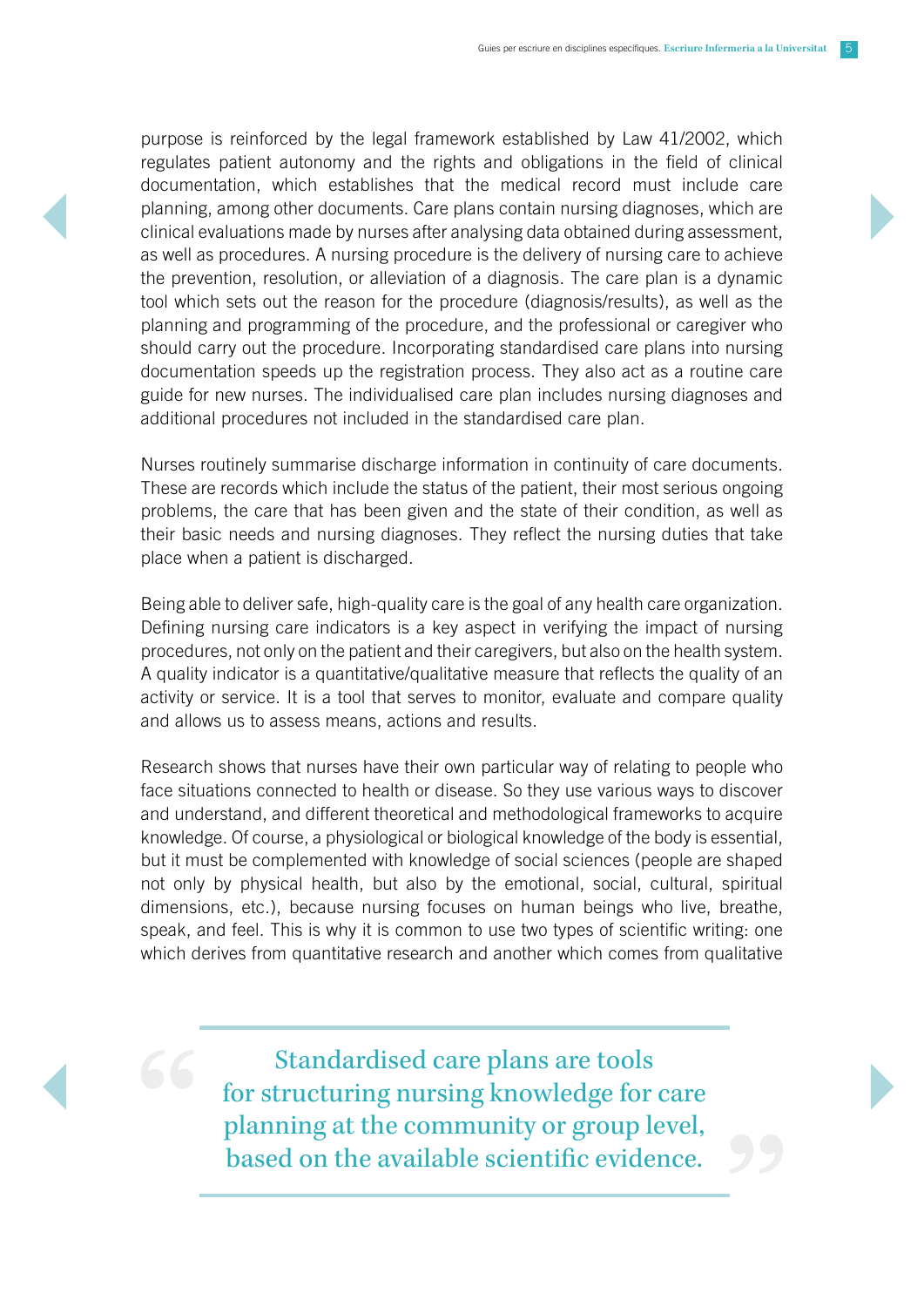research. The latter is very useful when we are concerned with trying to understand the needs of the patients and their families. In addition, in recent years there has been a growing interest in the use of methodologies called mixed methods and multi methods, which allow the combination of the two methodological approaches and more weight to be given to one or the other, or equal weight to both.

Infographics for non-experts are tools for visual communication and aim to help transform complex information into easier-to-understand information. The infographics created by nurses are associated with disease prevention and health promotion, as well as health and disease processes. Infographics are also created for nurses themselves, to improve their knowledge on certain topics.

### **4** Writing conventions in Nursing

The word *nurse*, used as an adjective, is widely used in nursing (nursing diagnosis, nursing ethics), and we can find it, for example, used as the name of subjects (Nursing Care in Old Age).

The term *nursing* should be used when referring to the discipline, science or profession. In English, the name *nurse* refers to both women and men who practise nursing. However, a distinction is made for nurses who work in a supervisory or team leader role. In this case, female nurses are known as *sisters*, and their male counterparts as *charge nurses*.

Nurses are increasingly mindful of cohering to ethical care principals, and fight against the objectification of the people they care for. A patient refers to a person who is receiving healthcare services. However, in some settings, such as mental health services or residential care, it may be more appropriate to use alternative names, such as *service user*, *client* or *resident*.

Some abbreviations are linked to the same method of problem solving or nursing process, such as Dx (diagnosis), medical record (Mx), NIC (Nursing Interventions Classification), NOC (Nursing Outcomes Classification), SCP (standardised care plan), PIAISS (Interdepartmental Social and Health Care and Interaction Plan), ATDOM (Home Care Program). There are also others that refer to the different tests or health issues related to the patient, such as ECG (electrocardiogram), HR (heart rate), RR (respiratory rate), AMI (acute myocardial infarction), EN (enteral nutrition), SaO2 (oxygen saturation), PE (pulmonary thromboembolism), PrU (pressure sore), advanced chronic diseases (MACA).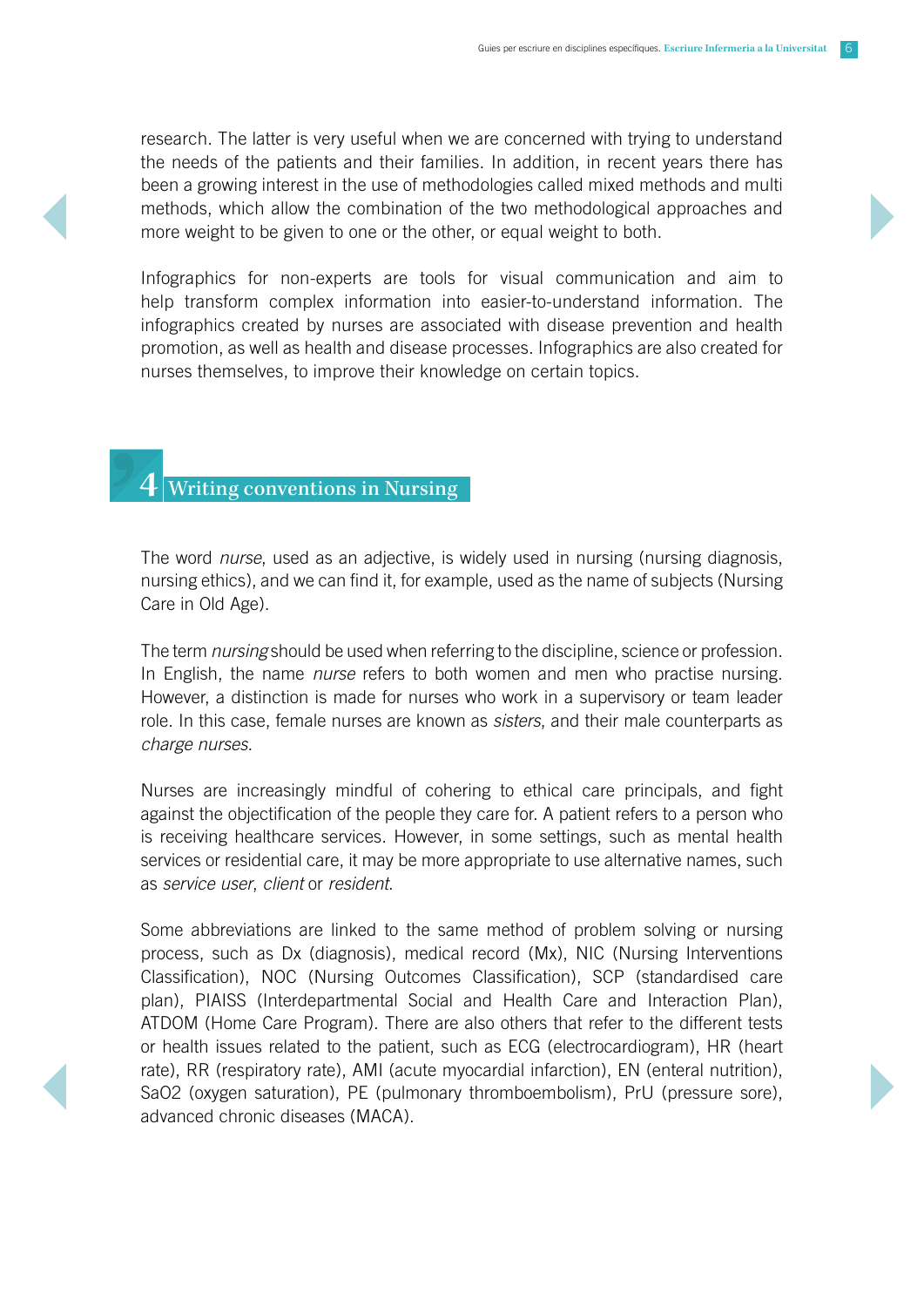## **5** Selected works and websites for writing in Nursing

1. *Principles of practice.* Royal College of Nursing. <https://www.rcn.org.uk/professional-development/principles-of-nursing-practice>

A guide developed by the Royal College of Nursing, the Department of Health, and the Nursing and Midwifery Council, which describes what constitutes safe and effective nursing.

 $2.$  Grup de Recerca UB sobre Terminologies Infermeres (GRUBTI) (2015). *Glossary of nursing methodology and language terms.* Barcelona: Universitat de Barcelona. [http://diposit.ub.edu/dspace/bitstream/2445/63294/1/GRUBTI\\_S1\\_Romero%20et%20al\\_](http://diposit.ub.edu/dspace/bitstream/2445/63294/1/GRUBTI_S1_Romero%20et%20al_Glosario%28Definitivo%29.pdf) [Glosario%28Definitivo%29.pdf](http://diposit.ub.edu/dspace/bitstream/2445/63294/1/GRUBTI_S1_Romero%20et%20al_Glosario%28Definitivo%29.pdf)

Document to help students and nurses explain the uniqueness and complexity of nursing care, and highlight how this group contributes to health outcomes. In addition to giving meaning and enriching disciplinary concepts related to nursing methodology and languages, this glossary also aims to be a starting point to stimulate debate and continue to build nursing knowledge as well as a challenge that helps to homogenise and organise professional practice.

3. Juvé-Udina, M. E. *Terminologia ATIC.* http://www.atic.com.es

> ATIC (Architecture, Terminology, Interface-Nursing Information and Knowledge) is a project on the architecture of nursing knowledge through an interface nursing language. It is a language system, supplementary to traditional classifications, which is characterised by terms based on natural language that professionals use in practice, which are subsequently subjected to theoretical refinement through procedures of development and analysis of concepts and scientific nursing production. ATIC is used in many hospitals, in all primary care and in social and health centres of various public and subsidised healthcare providers in Catalonia.

4. TERMCAT, terminology centre. *Nursing dictionary*. <https://www.termcat.cat/ca/diccionaris-en-linia/34>

TERMCAT, the Catalan language terminology centre, has an indispensable terminology website. The Nursing Dictionary can be found online.

5. *Personalised care and support planning handbook: The journey to person-centred care. Core Information* (2016). NHS England. <https://www.england.nhs.uk/wp-content/uploads/2016/04/core-info-care-support-planning-1.pdf>

A handbook for writing a personalised care plan, especially for people who require long-term, or end-of-life care.